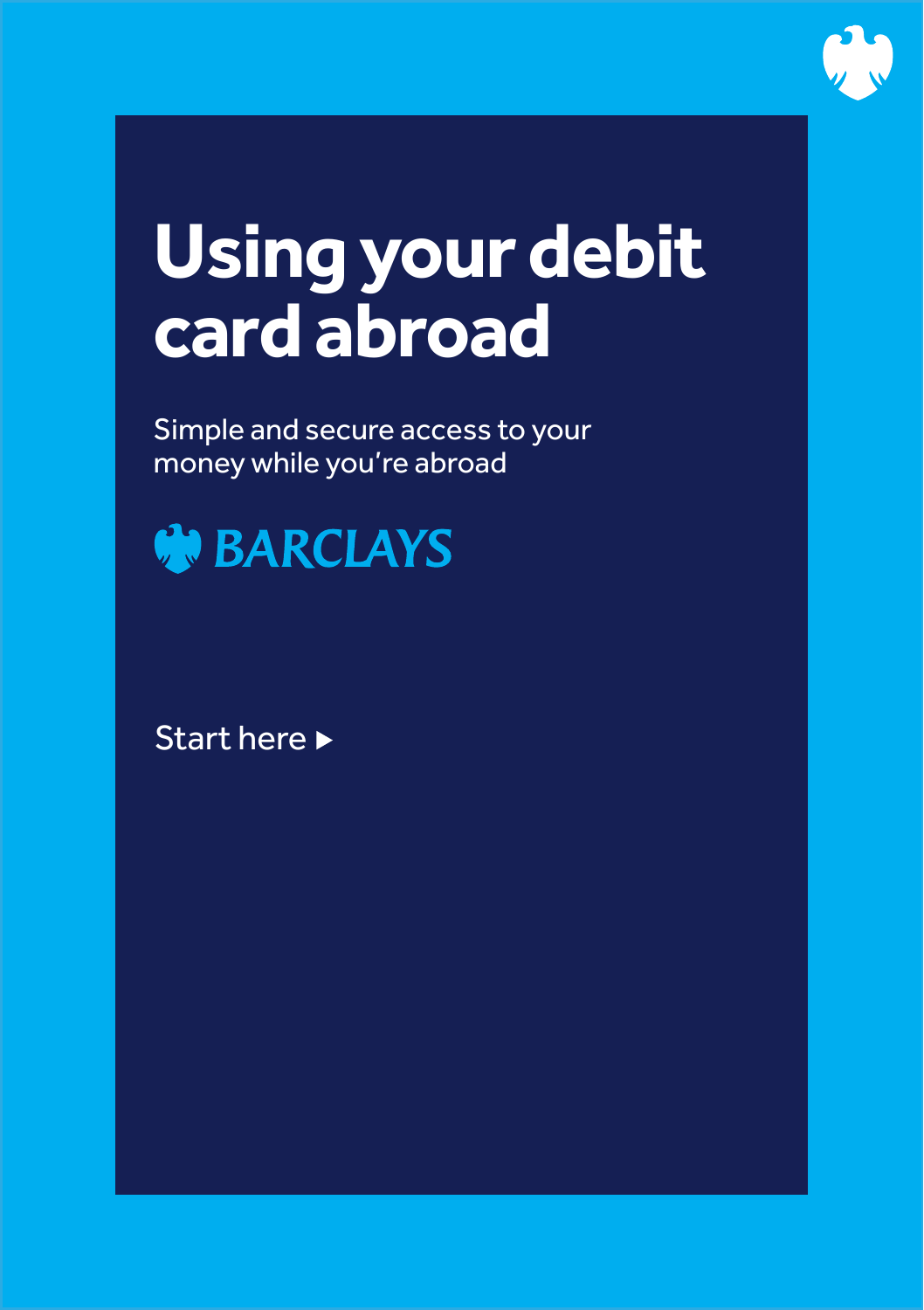**Key points** Before you go Withdrawing currency? cash Paying by Check your Comparison Emergency card Which spending table help

#### . . .

## Key points

### **Why use your debit card abroad?**

There's no reason to carry lots of cash when you go abroad anymore, this is because **no other card is more widely accepted than your Visa debit card**. Treat your card as you would if you were in the UK, you can spend face-to-face or withdraw at an ATM (up to the amount you have set on your app). There's not even a need to tell us you're going abroad anymore, simply start using the card.

You have two options to make sure you're getting the most for your money, you can either rely on the exchange rate at the time or you can set up the new Travel Wallet and purchase selected foreign currencies prior to going away. As long as you transact in the local currency with your debit card the money will come out of your Travel Wallet, you can check the balance and track what you're spending via your app.

The card works in the same way as it does at home, if you lose your card or it's stolen you are protected in the same way. We may need to contact you about a transaction you have made, if we are concerned we will text you to confirm it's a genuine payment. All you need to do is make sure we have the right contact number for you. This can be updated in your Online Banking under 'contact details', by calling us on **03457 345 345\*** or by coming into a local branch.

**There's lots of support in this pocket guide** so save this on your computer, phone or tablet before you go, or print it out, so that it's always handy.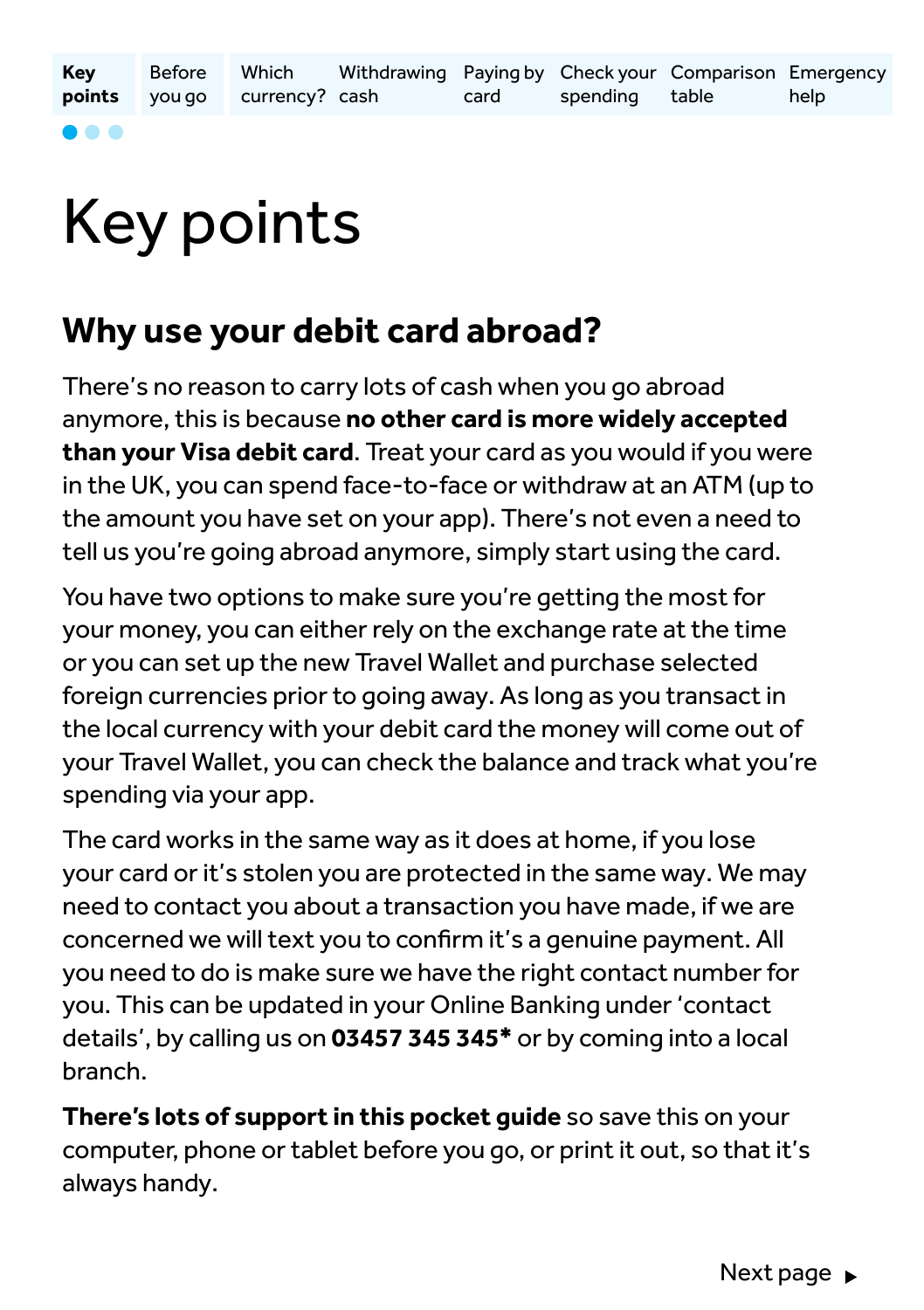...

# Key points

The points below relate to standard debit card transactions.

**Know where to withdraw cash**. You can withdraw cash at any ATM with a Visa sign, or find your nearest ATM with the link below.

[Visa Global ATM locator \(visa.com/atmlocator\)](http://visa.com/atmlocator)

**Understand the costs for purchases and ATM withdrawals with your card**. When using your card abroad, if you transact in the local currency there's a 2.99% Non-Sterling Transaction Fee. We use the exchange rate set by Visa for all currency conversions, so be sure to check the rate on the link below.

[Visa currency converter](https://usa.visa.com/support/consumer/travel-support/exchange-rate-calculator.html)

[\(usa.visa.com/support/consumer/travel-support/exchange-rate-calculator](https://usa.visa.com/support/consumer/travel-support/exchange-rate-calculator.html))

You can find a comparison of our current exchange rate for certain currencies as a mark-up against the rate published by the European Central Bank at the following website: [https://](https://www.barclays.co.uk/travel/using-debit-card-abroad/) [www.barclays.co.uk/travel/using-debit-card-abroad/.](https://www.barclays.co.uk/travel/using-debit-card-abroad/) You can use this to help you decide whether you want to let the merchant or cash machine provider undertake the conversion using their rate or whether you'd like us to undertake the conversion using our rate. In most circumstances, you will receive the exchange rate on the day the transaction is authorised. However for a small number of transactions the conversion may happen on the day the transaction is processed. As this may be a day or two later, the exchange rate may differ.

**Know what to do when you're offered a choice of currency when you make a purchase or take out cash**. You are almost always better off completing the transaction with the overseas merchant payment provider in the local currency rather than in Sterling. You will pay the set exchange rate provided by Visa and a Non-Sterling Transaction Fee of 2.99% but even with this you're almost always better off paying in the local currency.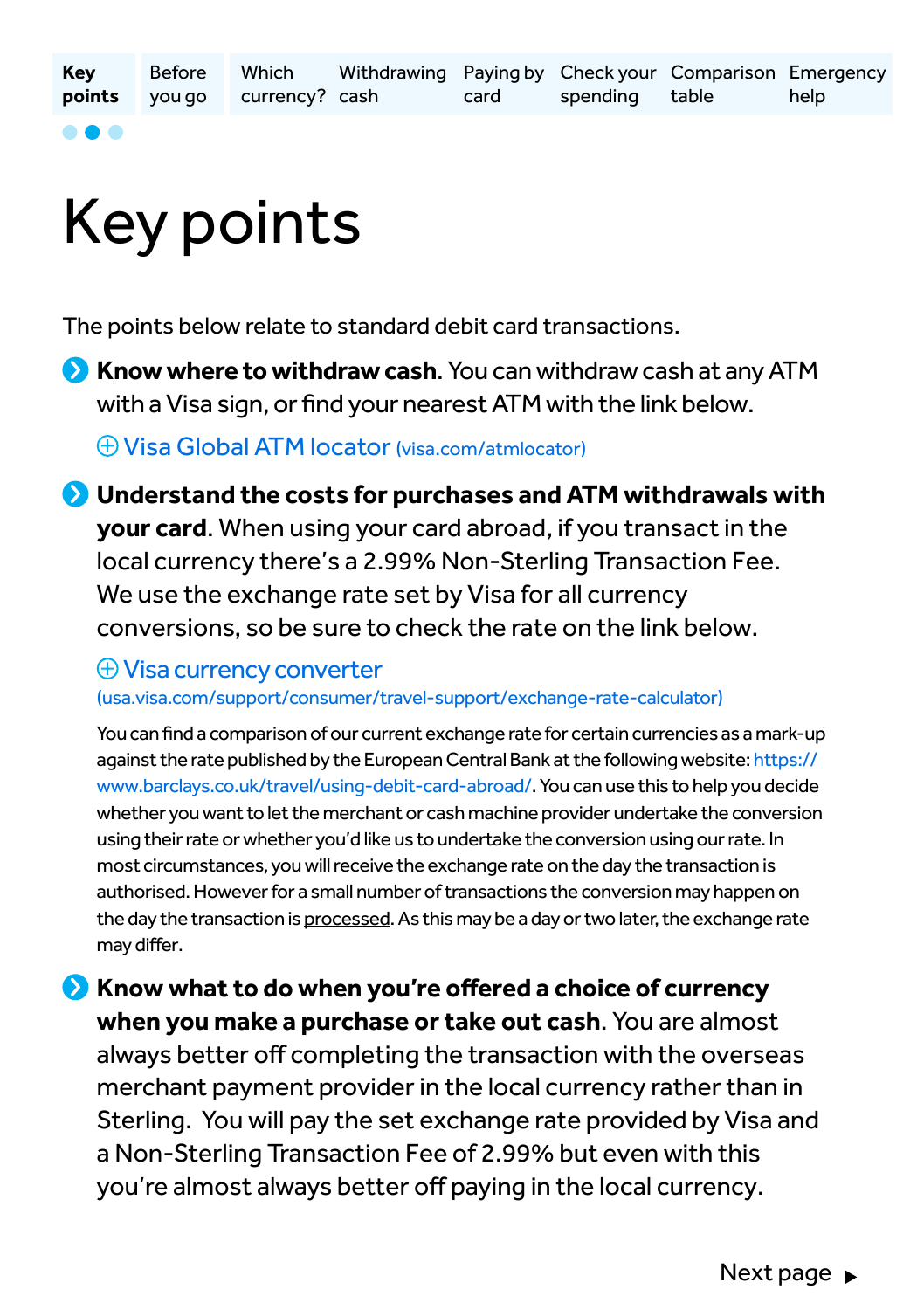**. . .** 

# Key points

#### **Travel Wallet<sup>®</sup> – a new way to arrange your travel money.**

- Use your Barclays app to **buy selected foreign currencies** in advance or while you are abroad in Euros and US dollars
- No need to carry large amounts of currency – **it's stored securely in your Travel Wallet**
- Spend it **using your existing debit card** online, in shops or withdraw cash from ATMs while abroad
- Leave leftover currency in your Travel Wallet or convert it back to Sterling through the app

If you use your Travel Wallet to purchase and load currency then the fee will be 2.75% of the Sterling amount.

You can see how much your travel money is going to cost before you load it into your Travel Wallet and once it's there, there are no charges for spending it or withdrawing cash while you are overseas; the ATM provider may also include charges.

To find out more, go to "Cards" in your Barclays app.

**Keep a note of our emergency number** just in case you need to call us for help from abroad if your card is lost or stolen. It's **+44 1928 584421\*** .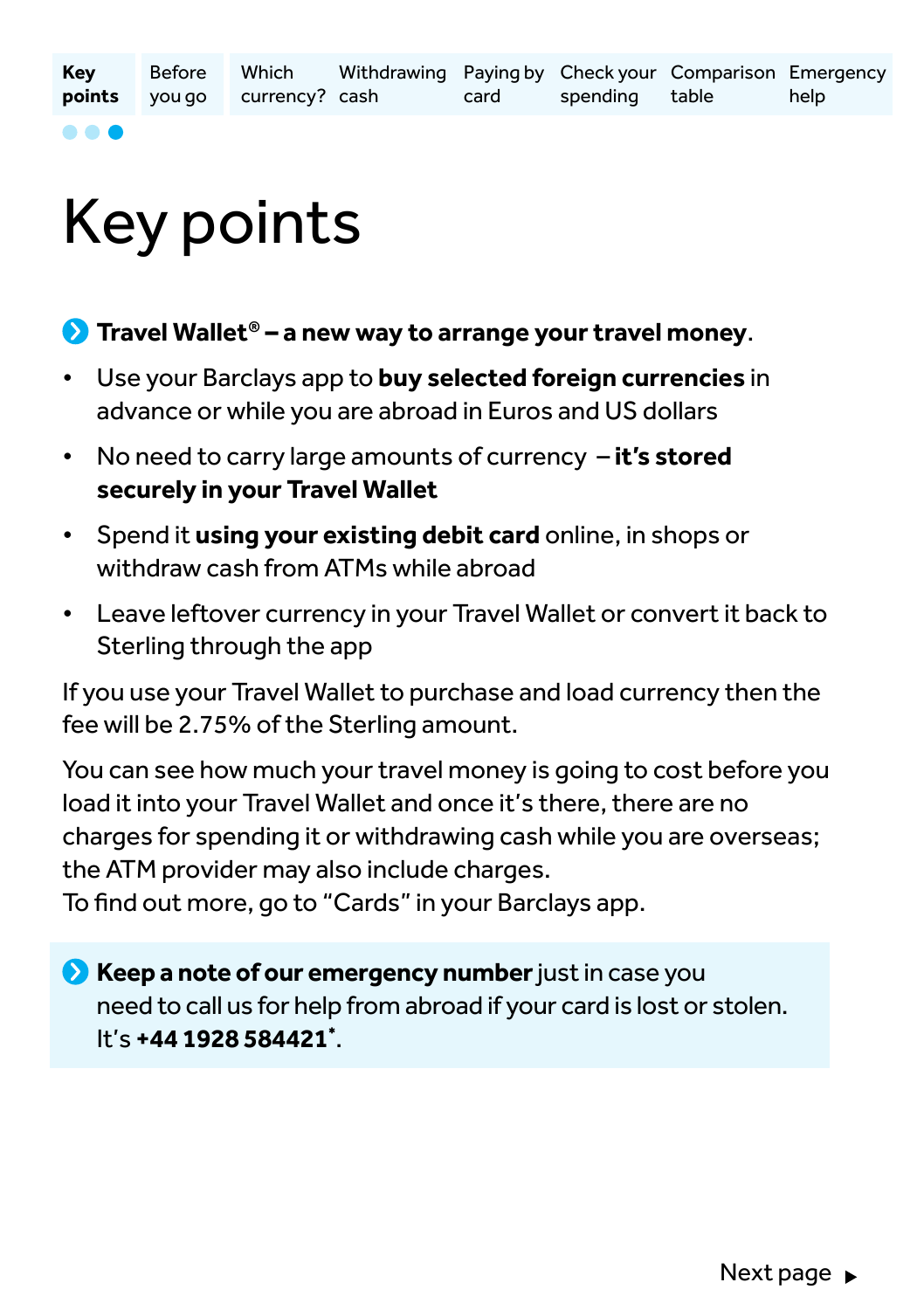## Before you go

#### **You don't need to tell us you're going abroad**

If we're concerned about a transaction made using your card, we'll text your mobile to check that it's genuine.

### **Make sure we have the right mobile number for you**

If you need to update your mobile number or check the one we have, go to 'contact details' in the Barclays app or Online Banking. Alternatively, call us on **03457 345 345\*** , or come into a branch.

### **Find ATMs nearest to where you are staying abroad**

Click on the Visa Global ATM locator below. When the window comes up, just enter your location to see the nearest ATMs on a map.

[Visa Global ATM locator \(visa.com/atmlocator\)](http://visa.com/atmlocator)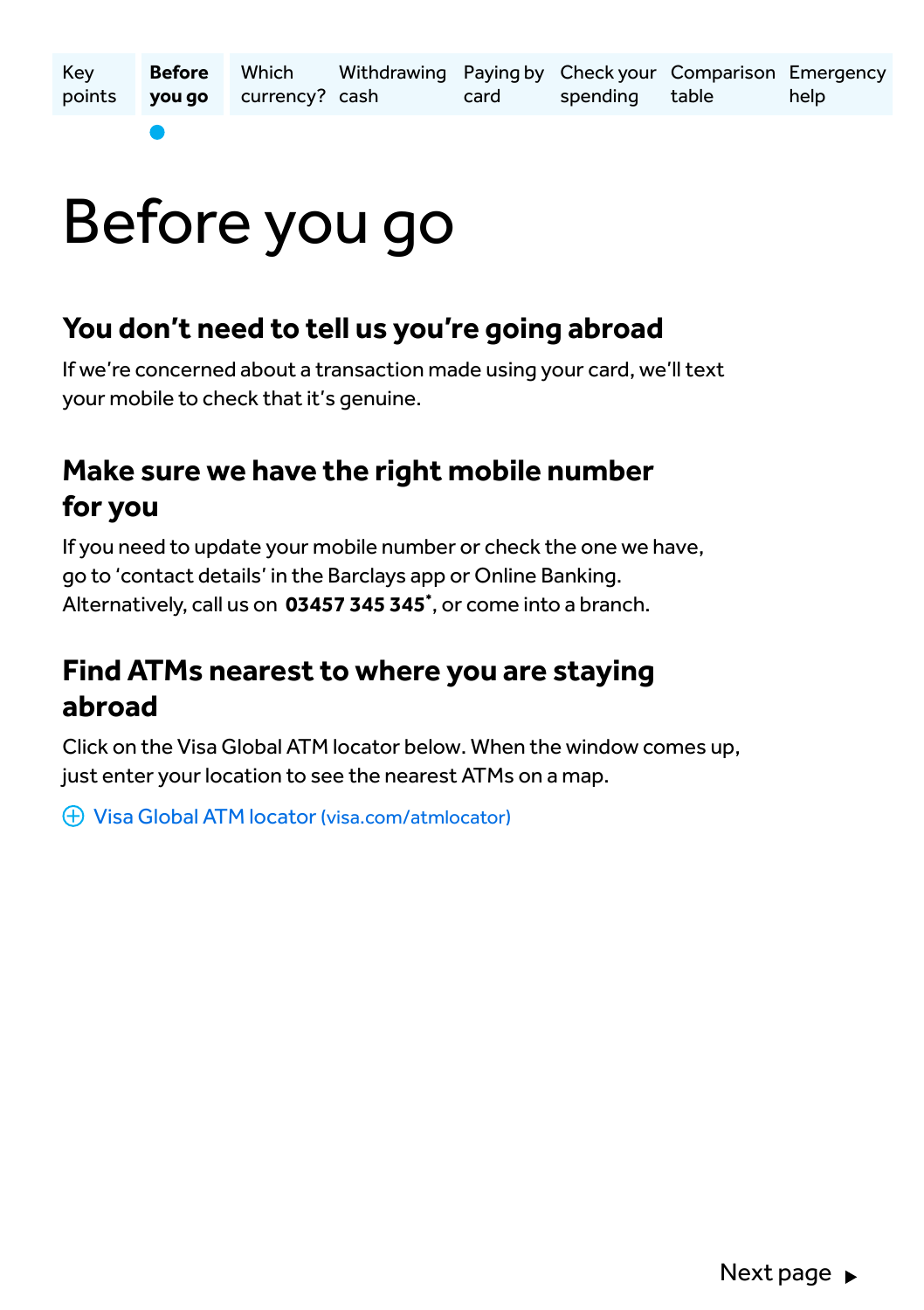Key points Before you go Withdrawing Paying by Check your Comparison Emergency currency? cash card **Which**  spending table help

### Which currency?

#### **If you're making a purchase**

When you use your card, to make either a purchase or a withdrawal at an ATM, you may be asked to make a decision as to what currency you want to complete the transaction in - either Pounds Sterling or in the local currency. If you are using your card abroad in the EU, you'll be provided with a rate as a mark-up over the ECB rate by the retailer or ATM provider.

If you choose Pounds Sterling, the exchange rate and any fees are set by the overseas merchant or ATM provider and not Barclays or Visa (in some cases the ATM provider may apply other charges).

If you choose the local currency, you will be charged a 2.99% Non-Sterling Transaction Fee. The amount you ask for will be converted using the Visa exchange rate at the time.

You can find a comparison of our current exchange rate for certain currencies as a mark-up against the rate published by the European Central Bank at the following website: [https://www.barclays.co.uk/travel/](https://www.barclays.co.uk/travel/using-debit-card-abroad/) [using-debit-card-abroad/.](https://www.barclays.co.uk/travel/using-debit-card-abroad/) You can use this to help you decide whether you want to let the merchant or cash machine provider undertake the conversion using their rate or whether you'd like us to undertake the conversion using our rate. Because it might take a day or two for your payment to be processed, the rate applied to your payment may differ.

You are almost always better off completing the transaction, with the merchant payment provider or ATM provider, in the local currency rather than in Sterling. You will pay the exchange rate as set by Visa for that day. Even with a 2.99% Non-Sterling Transaction Fee included, you're nearly always better off paying in the local currency.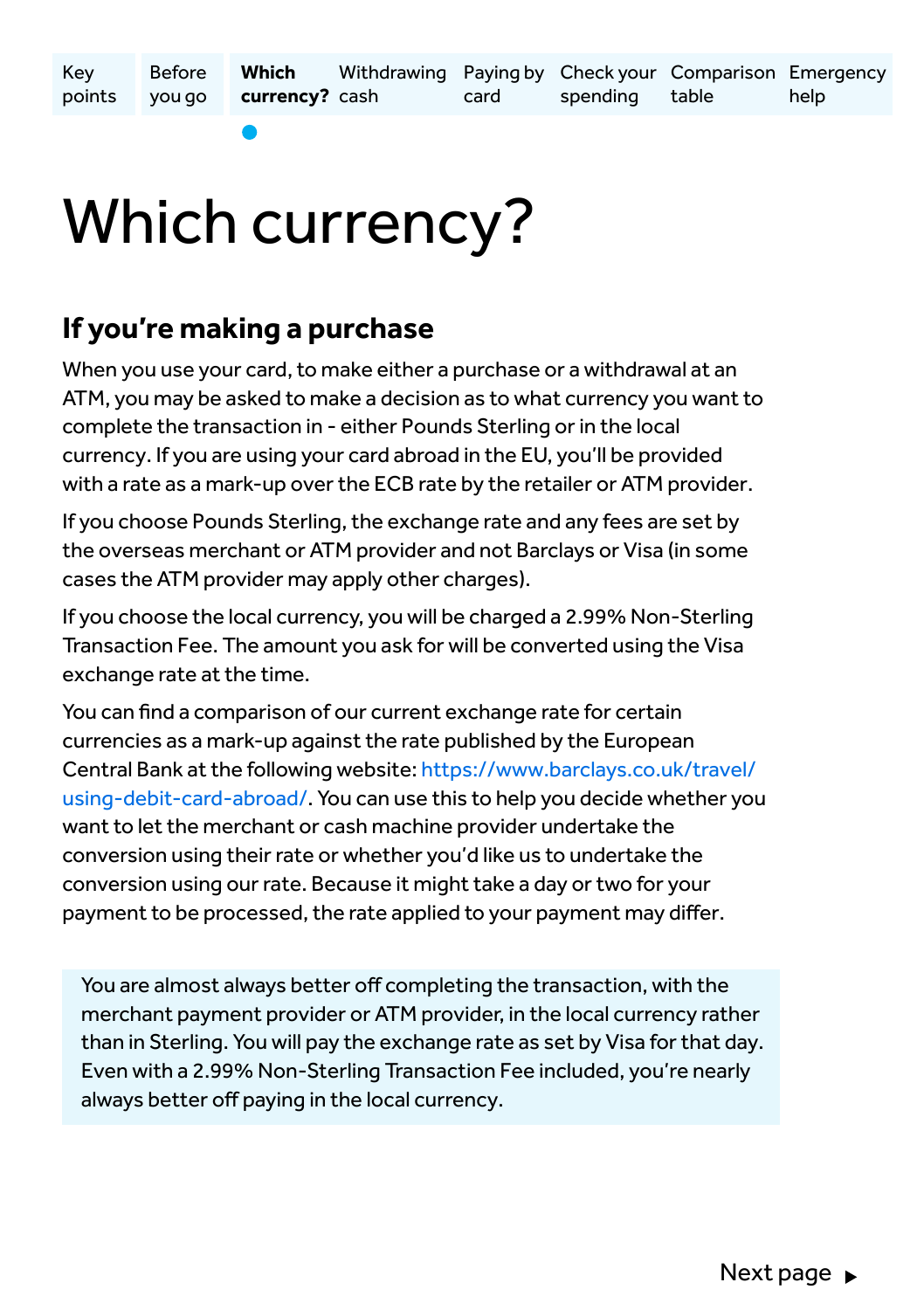| Key |                              | Before Which Withdrawing Paying by Check your Comparison Emergency |                     |      |
|-----|------------------------------|--------------------------------------------------------------------|---------------------|------|
|     | points you go currency? cash |                                                                    | card spending table | help |
|     |                              |                                                                    |                     |      |

If you are using the Travel Wallet, you must always transact in the local currency. If you choose to pay in Pounds Sterling, the exchange rate and any fees are set by the overseas merchant or ATM provider, and the amount will be debited from your current account rather than from funds held in the Travel Wallet.

### **If you're withdrawing cash**

You have the same choice as above to make. In addition to the Non-Sterling Transaction Fee, the ATM provider may apply other charges.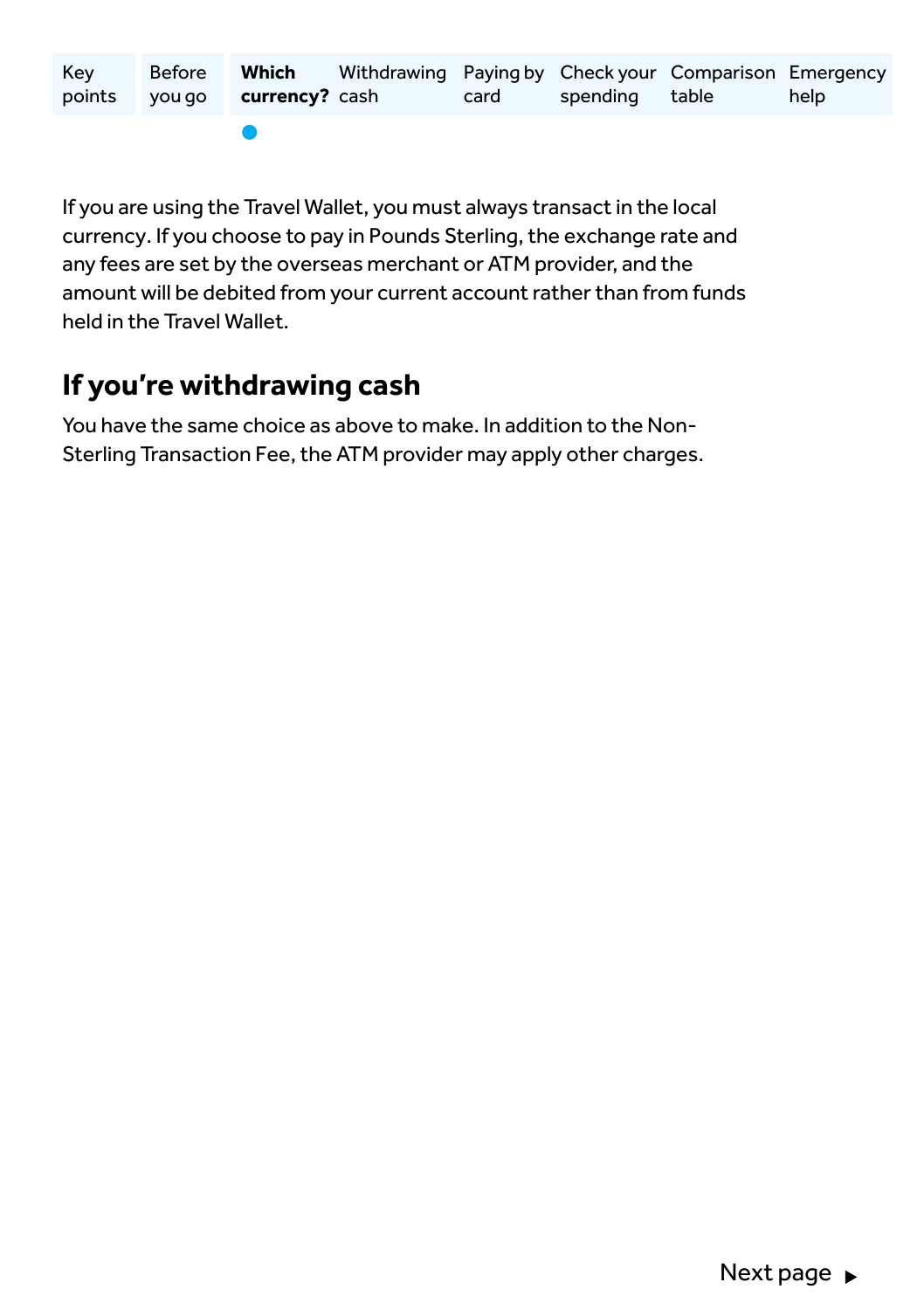Key points Before you go Withdrawing Paying by Check your Comparison Emergency currency? **cash** card Which spending table help

## Withdrawing cash

#### **Withdrawing cash at an ATM**

You can use an ATM to withdraw cash in the local currency up to the limits set by your card - up to £300 equivalent per day or up to £1000 for Premier customers. If you have amended your cash limits in your Barclays app then these will apply when abroad as well.

- $\triangleright$  Find an ATM with the Visa sign
- $\sum$  Insert your debit card the instructions will be in English
- $\triangleright$  Follow the instructions carefully note that 'Checking Account' means your current account
- $\geq$  Look for the option of which currency to choose some machines have red and green arrows to choose options so make sure you choose the best one for you

### **Selecting which currency**

You're almost always better off completing your transaction in the local currency, even with the 2.99% Non-Sterling Transaction Fee as the exchange rate is set by Visa rather than the merchant payment provider.

Charges for withdrawing cash  $\blacktriangleright$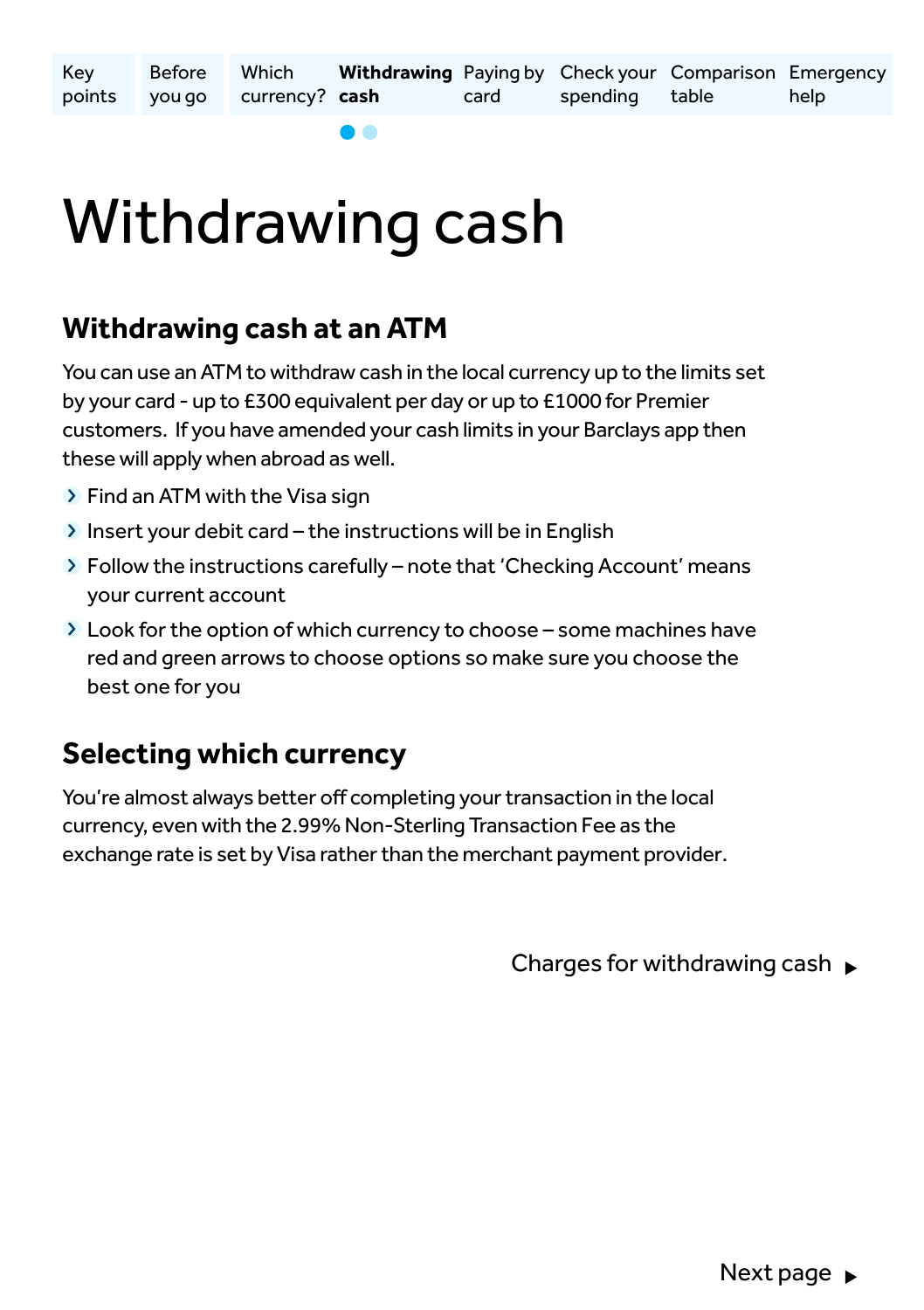Key points Before you go Withdrawing Paying by Check your Comparison Emergency currency? **cash** card Which spending table help

### Withdrawing cash

#### **What are the charges for getting cash?**

We charge a flat rate of 2.99% Non-Sterling Transaction Fee for using your debit card outside of the UK.

#### **ATM Withdrawal Example (in Euros)**

- ATM cash withdrawal in a foreign currency outside the UK of €100
- **O** This is converted into Pounds Sterling using the Visa exchange rate as at 2 June 2021: €1 = £0.8646 (€100 = £86.46)
- **2.99% Non-Sterling Transaction Fee of £2.59 is applied** 
	- Amount charged to your account: **£89.05**

#### **Withdrawing cash using your Travel Wallet®**

If you have set up a Travel Wallet and have the funds available, you can use your debit card to withdraw cash. In order to be able to make a withdrawal from your Travel Wallet you must make sure that you choose to do so in the local currency that the wallet is set up in.

What's more, as you have planned ahead and purchased the currency in advance, you will benefit from not being charged the Non-Sterling Transaction Fee.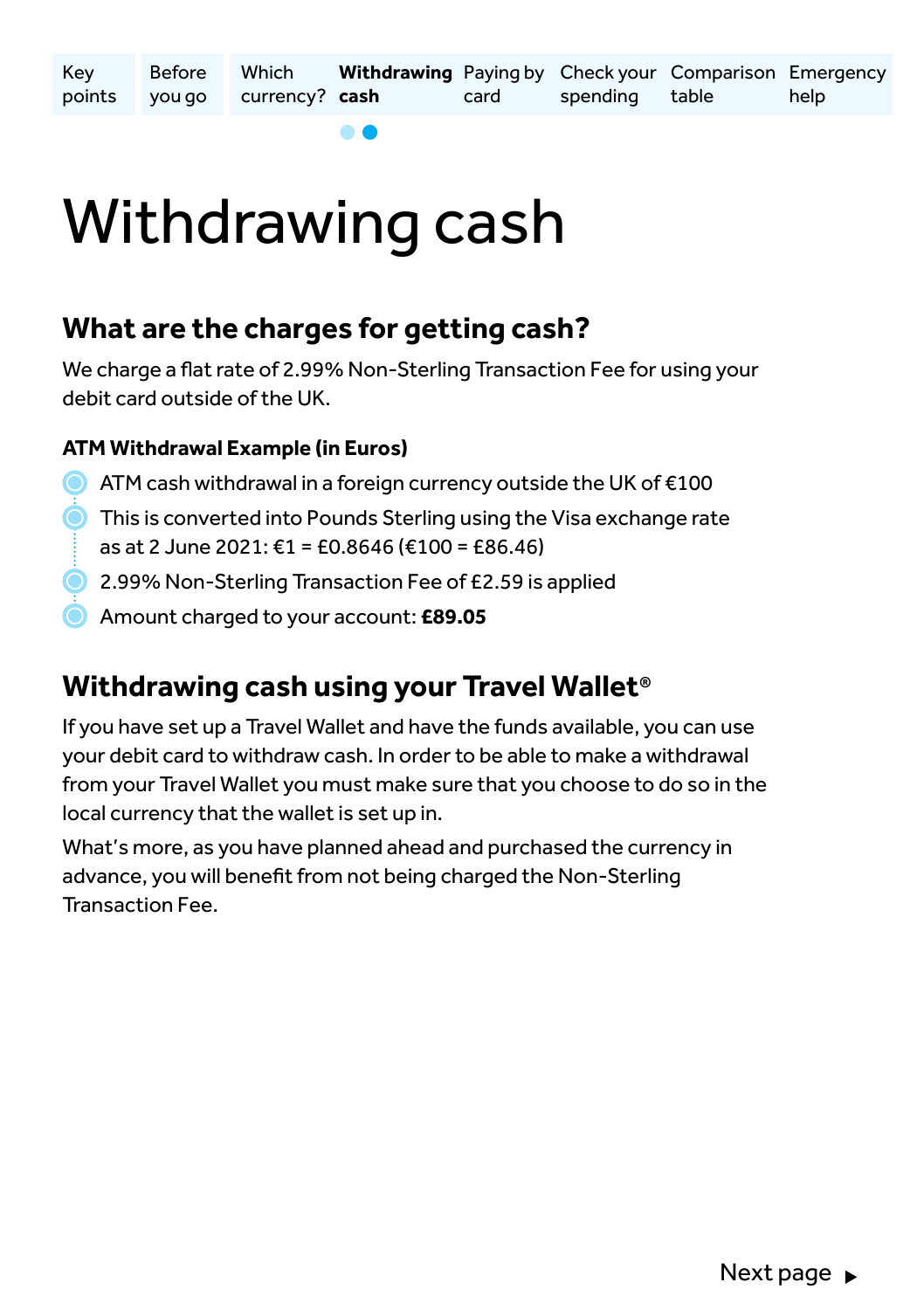# Paying by card

### **Use your card almost anywhere**

You can use your Barclays debit card almost anywhere in the world – no other card is more widely accepted than a Visa debit card, just look out for the Visa symbol.

The card will work in the same way as it does in the UK although some countries may request a signature rather than a PIN.

The overseas merchant bank payment may ask you to choose to either complete the transaction in the local currency or in Sterling, remember you are almost always better off paying in the local currency.

Paying by card saves you having to carry lots of cash around. If we're ever concerned about a transaction we will text your mobile to confirm the transaction. Please make sure we hold the correct mobile number for you. If you need to update your mobile number or check the one we have, simply log into Online Banking and select 'contact details'. Alternatively you can either call us on **03457 345 345\*** or come into a local branch.

Charges for using your debit card  $\blacktriangleright$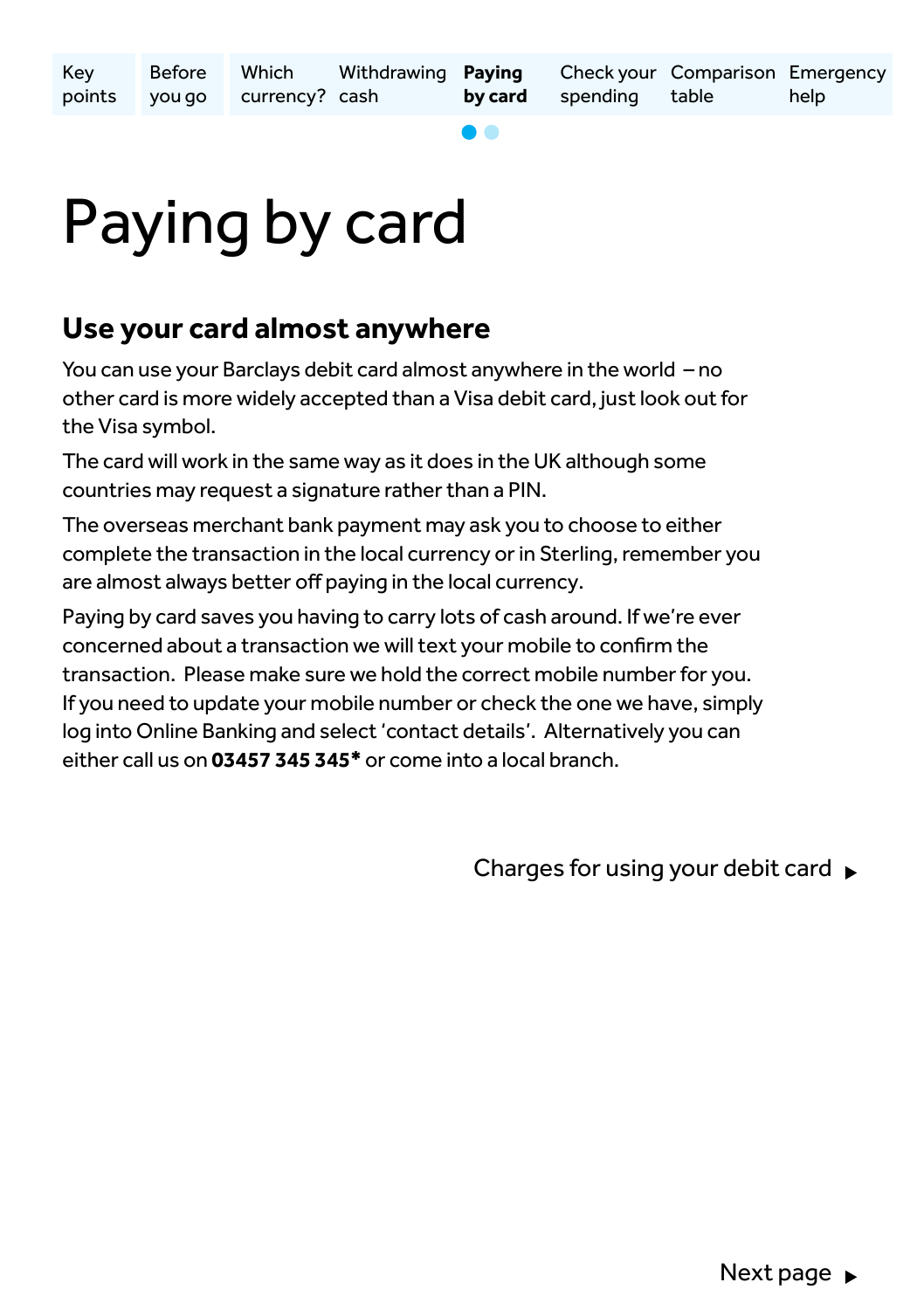## Paying by card

### **What are the charges?**

We charge a flat rate of 2.99% Non-Sterling Transaction Fee for using your debit card outside of the UK.

In most circumstances, Visa converts transactions into Sterling using the Visa Exchange Rate on the day the transaction is authorised. However for a small number of transactions the conversion may happen on the day the transaction is processed. As this may be a day or two later, the exchange rate may be different on that day.

An example of an €100 purchase:

- Debit card payment in a foreign currency of  $€100$
- This is converted into Pounds Sterling using the Visa exchange rate
	- as at 2 June 2021: €1 = £0.8646 (€100 = £86.46)
	- 2.99% Non-Sterling Transaction Fee of £2.59 is applied
- Amount charged to your account: **£89.05**

### How do I pay using the Travel Wallet?

As long as your Travel Wallet is in the same currency as the local currency then all you need to do is use your card as you normally would making sure you select to purchase in the local currency. Therefore, if you buy something for €100, you pay for it in Euros and your Travel Wallet is in Euros, that's exactly what will be debited.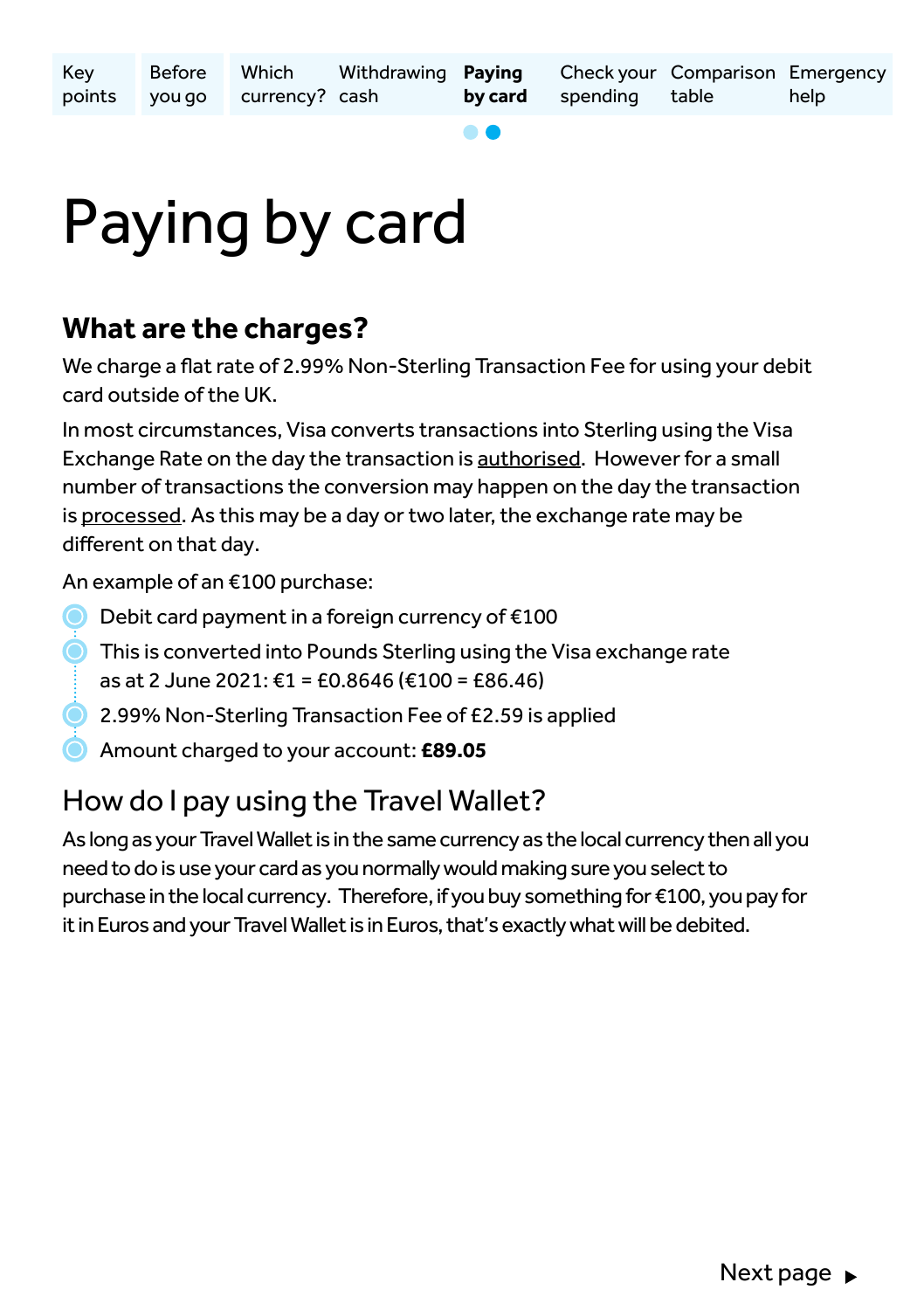## Check your spending

### **Checking your spending when you're abroad or back home**

- You can check what you've spent while you were away in the Barclays app or Online Banking.
- If you have made your transaction in the local currency, you will have a full breakdown including the fees for the transaction and what's been debited from your account in Sterling.
- If you have made your transaction in Sterling then you will only see the Sterling amount, this is because the overseas merchant or ATM provider sets the exchange rate and the fees before they reach us, so we don't see the calculation.

### **Download the Barclays app\***

- Download the app from your usual app store before you go, and manage your account and transactions from your phone.
- To get started, you'll need to verify your identity with a PINsentry reader or at one of our cash machines – or you can come into any UK branch.

\* Terms and conditions apply. Available to Barclays current account customers aged 16 and over.

### **You can check your spending when using Travel Wallet**

You can keep track of all your Travel Wallet transactions through the Barclays app too. Once you've opened a Travel Wallet, it will appear as a separate account in the Barclays app. Just select the wallet you want to view, and every transaction you've made from it will be shown so you can keep track of your spending.

You can also use the Barclays app to top up with more currency or change the wallet settings whenever you want.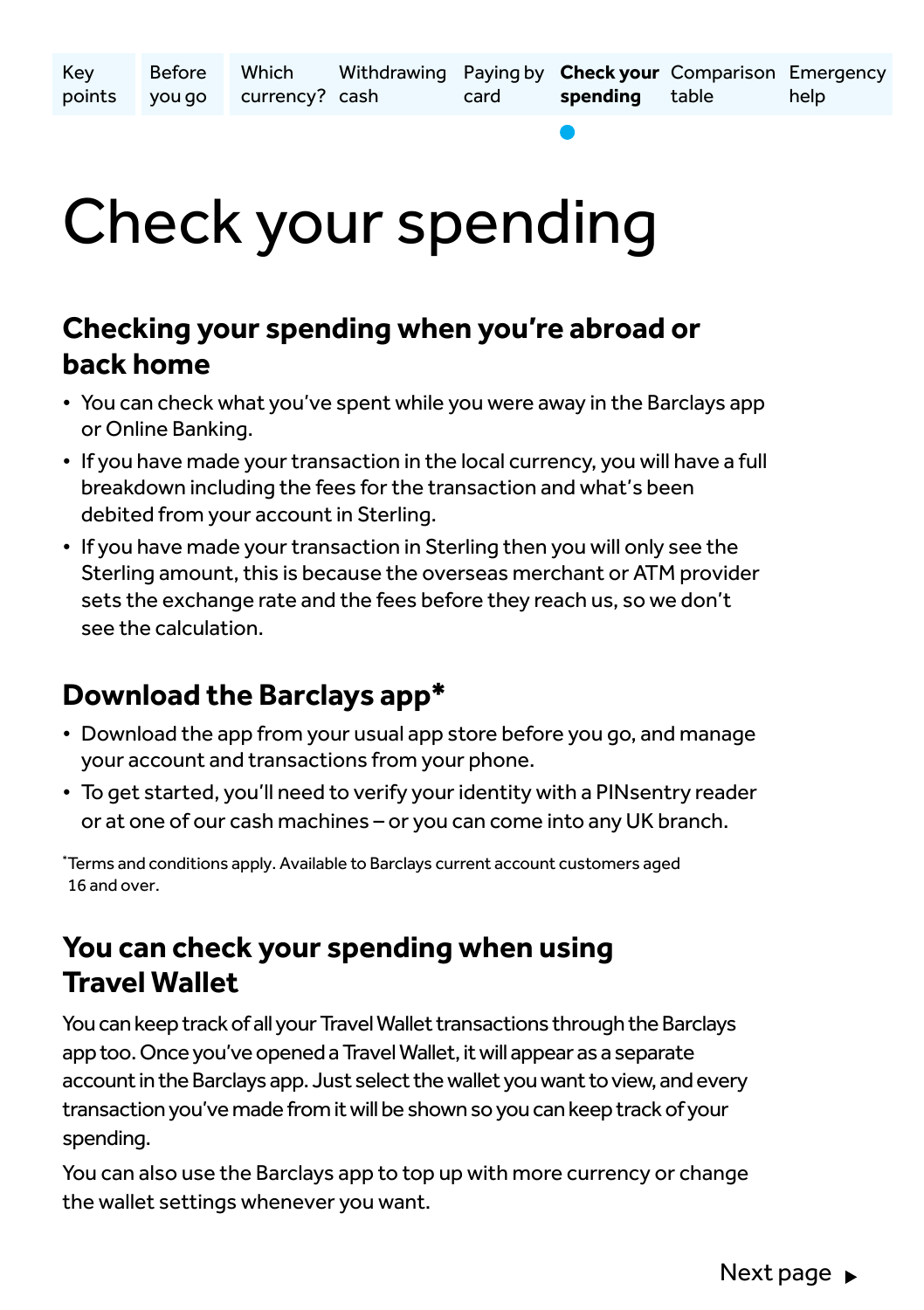Key

help

### Comparison table

| As of the                                                                                                              | If you use your debit card<br>(without a Travel Wallet)  | If you use a<br><b>Euro Travel</b><br>Wallet |                                                |                                                                |
|------------------------------------------------------------------------------------------------------------------------|----------------------------------------------------------|----------------------------------------------|------------------------------------------------|----------------------------------------------------------------|
| 2nd June 2021                                                                                                          | <b>Transaction</b><br>amount<br>converted to<br>Sterling | 2.99%<br>Non-Sterling<br>Transaction<br>Fee  | Total<br>charged to<br>your current<br>account |                                                                |
| Making a €100 purchase<br>abroad or online                                                                             | £86.46                                                   | £2.59                                        | £89.05                                         | €100 charged<br>to your Travel<br>Wallet.                      |
|                                                                                                                        |                                                          |                                              |                                                | No additional<br>fees charged by<br>Barclays.                  |
|                                                                                                                        | £86.46                                                   |                                              | £89.05                                         | €100 charged<br>to your Travel<br>Wallet.                      |
| Withdrawing cash from<br>any other ATM abroad <sup>1</sup><br>* fees may be charged<br>by other ATM<br>providers/banks |                                                          | £2.59                                        |                                                | No additional<br>fees charged by<br>Barclays.<br>* fees may be |
|                                                                                                                        |                                                          |                                              |                                                | charged by<br>other ATM<br>providers/<br>banks                 |
| Getting cash over the<br>counter at a bank abroad                                                                      | £86.46                                                   | £2.59                                        | £89.05                                         | €100 charged<br>to your Travel<br>Wallet.                      |
| (including Barclays)                                                                                                   |                                                          |                                              |                                                | No additional<br>fees charged by<br>Barclays.                  |
| Buying foreign currency<br>before you travel from the<br><b>Barclays Travel Line</b>                                   | £90.43                                                   | £0                                           | £90.43                                         | N/a                                                            |

<sup>1</sup> In addition to the Non-Sterling Transaction Fee, the ATM provider may apply other charges.